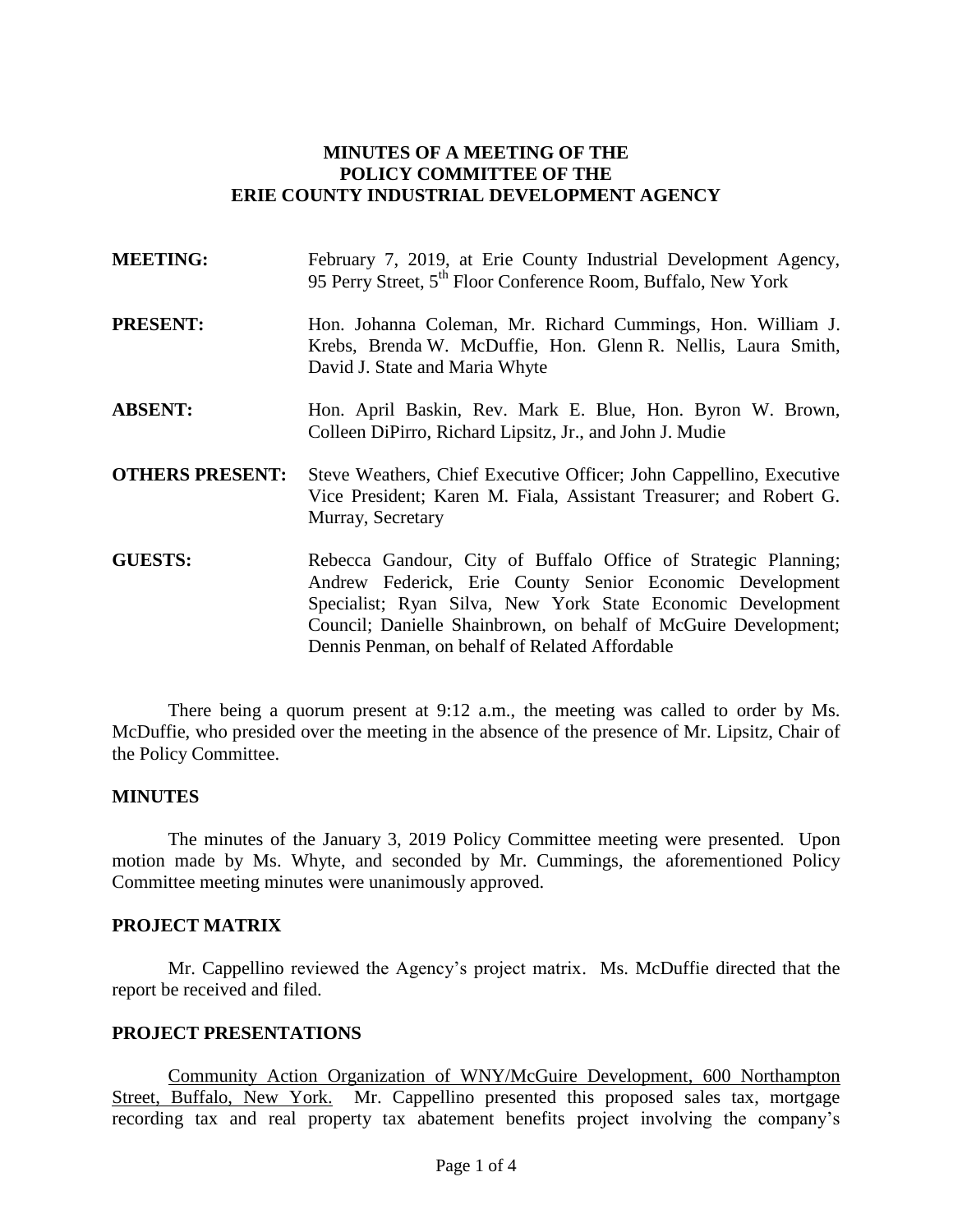construction of a new 38,500 sq. ft. facility on an existing parking lot to house a head start academy for 3-5 year old children together with additional facilities for early head start for children up to 2 years old, as well as a community health clinic to be operated by Community Health Center of Greater Buffalo.

Mr. Cappellino stated that in exchange for providing the sales and use tax, mortgage recording tax and real property tax abatement benefits, the approval of this project will be conditioned upon adherence to certain material terms and conditions with respect to the potential modification, recapture and/or termination of financial assistance as follows:

| Condition        | Term                       | <b>Recapture Provision</b>                       |
|------------------|----------------------------|--------------------------------------------------|
|                  |                            | Investment amount equal to or greater than 85%   |
|                  |                            | of project amount.                               |
|                  |                            | Total Project Amount = $$9,416,936$              |
| Total Investment | At project completion      | $85\% = $8,004,395$                              |
|                  |                            | Maintain Base: FTE 37                            |
|                  |                            | Create 85% of projected                          |
|                  |                            | Projected $= 2 FT$                               |
|                  | Coincides with 7-year      | $85\% = 39$ FTE                                  |
| Employment       | <b>PILOT</b>               | Recapture Employment = $39$                      |
|                  |                            | Adherence to policy including quarterly          |
| Local Labor      | <b>Construction Period</b> | reporting                                        |
|                  | Coincides with 7-year      |                                                  |
| Pay Equity       | <b>PILOT</b>               | Adherence to policy                              |
|                  | Coincides with 7-year      |                                                  |
| Unpaid Tax       | <b>PILOT</b>               | Adherence to policy                              |
|                  | Coincides with 7-year      | Recapture of state and local sales tax, mortgage |
| Recapture Period | <b>PILOT</b>               | recording tax and real property taxes.           |

# **Draft Recapture Material Terms**

Mr. Cappellino introduced Policy Committee members to Ms. Shainbrown, who spoke on behalf of the company.

Ms. Whyte queried as to why federal funding does not allow for ownership, thus encouraging the lease relationship. Ms. Shainbrown responded that federal funding requirements discourage use of federal funds to make mortgage payments as opposed to making lease payments.

Ms. McDuffie spoke in favor of the project.

Mr. Cummings spoke in favor of the project and expressed approval of the company's approach of involving community members in the planning process. Mr. Cummings asked if the company will utilize MWBE vendors. Ms. Shainbrown responded that the company is actively engaged in identifying local MWBE vendors.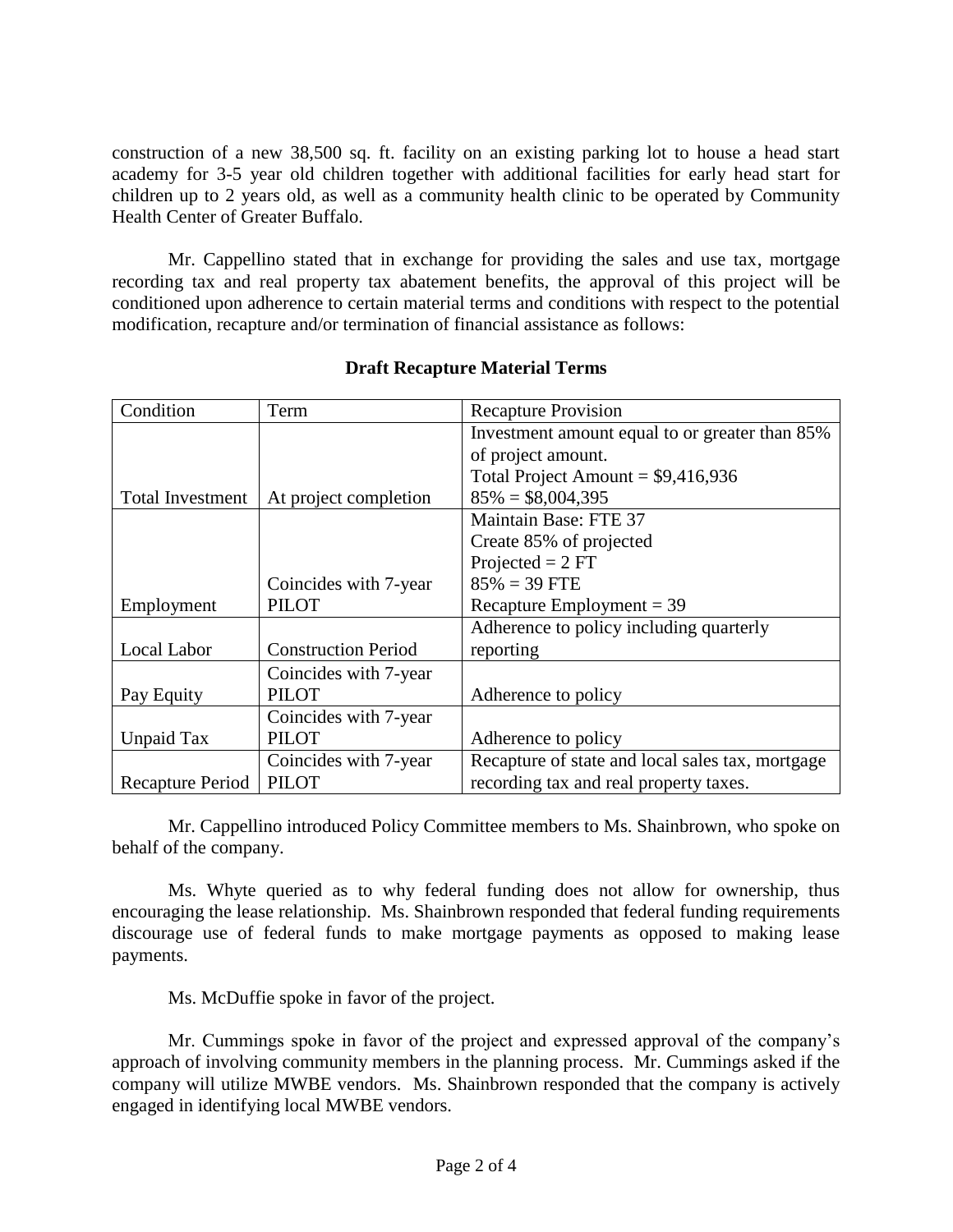Ms. Smith then moved and Mr. Nellis seconded to approve of the project as proposed. Ms. McDuffie called for the vote and the project was then unanimously approved for recommendation to members of the Agency.

Related Affordable, LLC/Marina Vista Apartment, 32 Hertel Avenue (aka 10 and 12 Hertel), Buffalo, New York. Mr. Cappellino presented this proposed sales tax and mortgage recording tax exemption benefits project also involving the Agency's issuance of its multi-family housing tax exempt revenue bonds in an amount not to exceed \$13,300,000. The project will involve the comprehensive rehabilitation of and physical upgrades to the facility.

Mr. Cappellino stated that in exchange for providing the sales and use tax and mortgage recording tax abatement benefits, the approval of this project will be conditioned upon adherence to certain material terms and conditions with respect to the potential modification, recapture and/or termination of financial assistance as follows:

| Condition               | Term                       | <b>Recapture Provision</b>                     |
|-------------------------|----------------------------|------------------------------------------------|
|                         |                            | Investment amount equal to or greater than 85% |
|                         |                            | of project amount.                             |
|                         |                            | Total Project Amount = $$23,599,613$           |
| <b>Total Investment</b> | At project completion      | $85\% = $20,059,671$                           |
|                         | Coincides with             | Maintain Base: FT 5                            |
| Employment              | <b>Recapture Period</b>    | No new jobs projected                          |
|                         |                            | Adherence to policy including quarterly        |
| Local Labor             | <b>Construction Period</b> | reporting                                      |
|                         | Coincides with             |                                                |
| Pay Equity              | <b>Recapture Period</b>    | Adherence to policy                            |
|                         | Coincides with             |                                                |
| Unpaid Tax              | Recapture Period           | Adherence to policy                            |
|                         | 2 years after project      | Recapture of state and local sales tax and     |
| <b>Recapture Period</b> | completion                 | mortgage recording tax                         |

## **Draft Recapture Material Terms**

Mr. Cappellino introduced Mr. Penman who spoke on behalf of the company.

Ms. Whyte expressed support for the project as proposed.

Ms. McDuffie expressed support for the project.

Mr. Krebs moved and Mr. Cummings seconded to approve of the project as proposed. Ms. McDuffie called for the vote and the project was then unanimously approved for recommendation to members of the Agency.